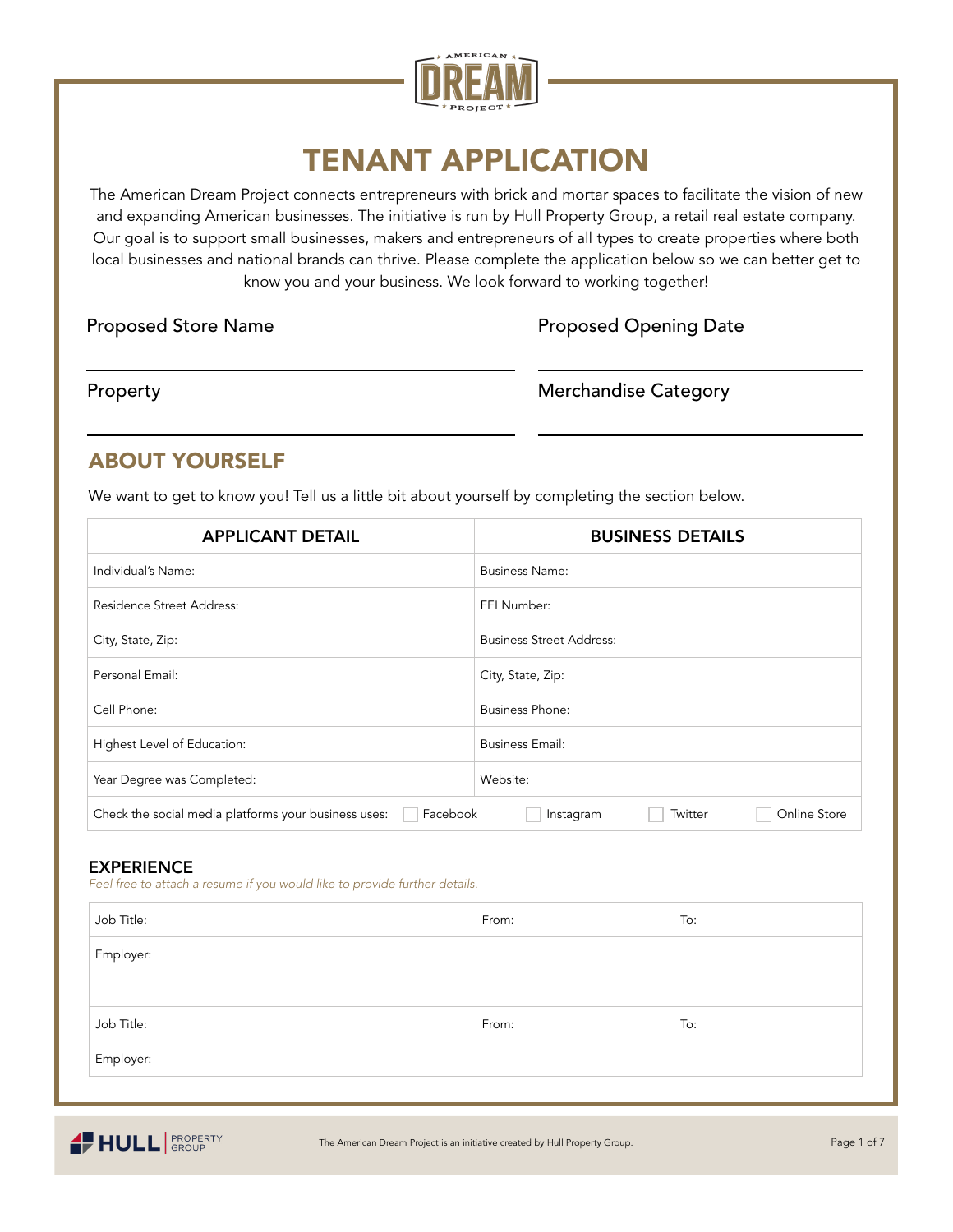

## ABOUT YOUR BUSINESS

Below you'll find questions to help us understand more about your business operations, vision and future goals.

| А.             | Please describe your business.                                                                                                                                                        |
|----------------|---------------------------------------------------------------------------------------------------------------------------------------------------------------------------------------|
| В.             | What is your mission statement?                                                                                                                                                       |
| C.             | What is your vision for the future of your business? Where do you see your business in 1 year? 5 years?                                                                               |
| D.             | Describe the merchandise you sell.                                                                                                                                                    |
| Ε.             | Where do you purchase your merchandise?<br>Do you go to market and if so where and how often? Are you a maker and if so, how do you acquire your goods to make your products?         |
| F.             | How do you currently sell your merchandise?<br>Are you selling in a brick and mortar, online or both? Please provide as much detail as possible about your current sales platform(s). |
| G.             | If applicable, how much of your sales are attributed to each of these platforms?                                                                                                      |
| Η.             | What is your cost of goods sold? Describe your markup on those goods.                                                                                                                 |
| $\mathsf{l}$ . | Describe your business expenses? What is your biggest expense in operating your business?                                                                                             |
| J.             | Describe your ideal space. Include size, layout, look, feel and any other relevant details.                                                                                           |

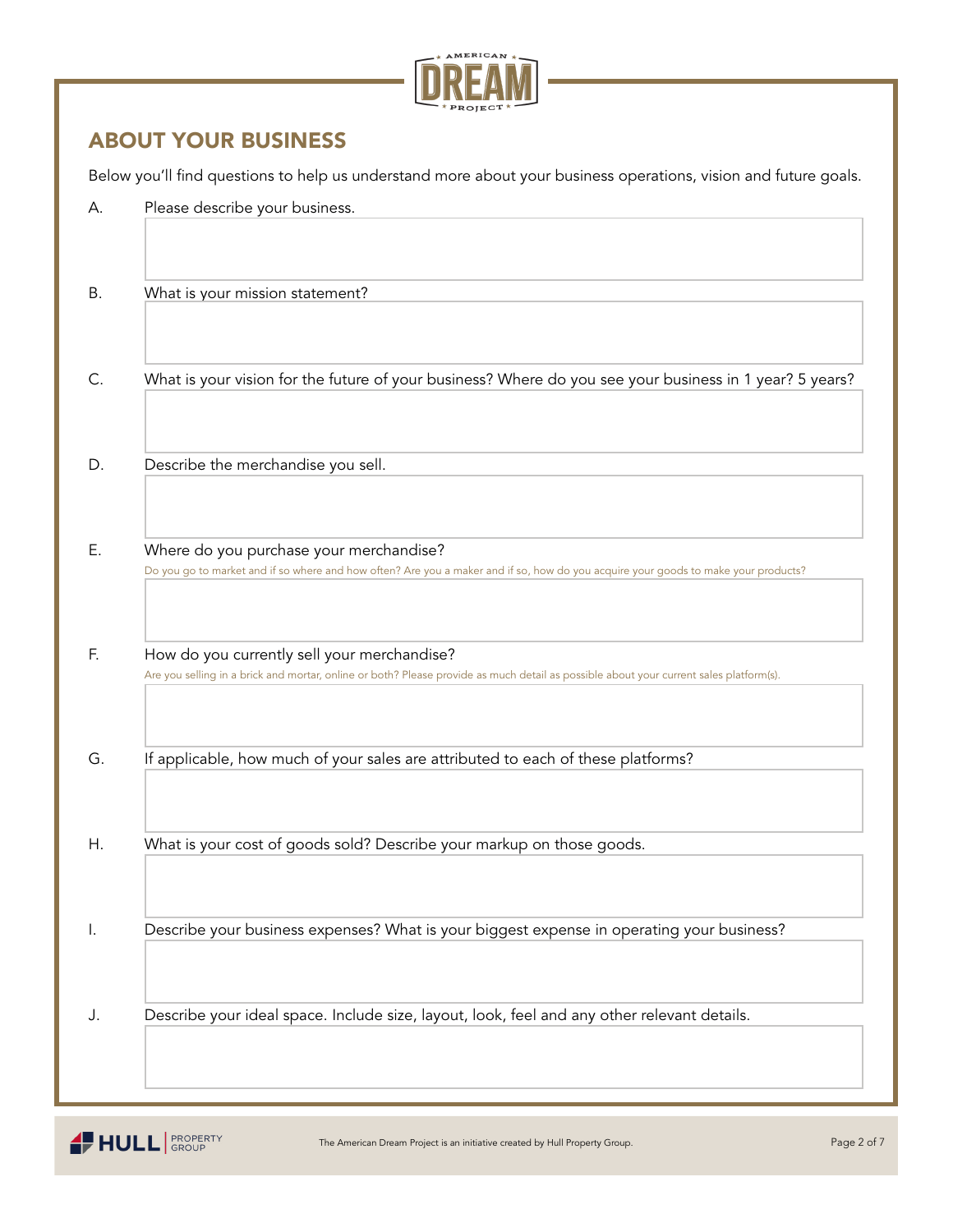

# OPERATIONS WORKBOOK

Complete the below to gain an overview of projected sales, expenses and growth for your business.

A. Outline the furniture, fixtures and equipment you would need to open your proposed storefront. What are your estimated costs associated with these items?

E.g. Cash wrap, merchandise racks, point of sale or other electronics, etc.

- B. How much would you anticipate needing to invest to fully merchandise your proposed storefront before opening?
- C. Complete the fields below to help us understand your current and future performance. See the next page for sample cash flow statements and calculations that may be helpful for projections.
	- a. Start with gross sales and enter in your cost of goods
	- b. Wages = number of hours x number of employees x wage
	- c. Credit card fees depend on provider, a good metric is 2-3%
	- Utilities include electricity, water, trash and internet

| <b>EXISTING BUSINESS</b>                |                         | <b>NEW STOREFRONT PROJECTIONS</b> |                                         |                      |        |
|-----------------------------------------|-------------------------|-----------------------------------|-----------------------------------------|----------------------|--------|
| <b>SALES</b>                            | Gross sales             | \$0.00                            | <b>SALES</b>                            | Gross sales          |        |
|                                         |                         |                                   |                                         |                      |        |
| <b>INVENTORY</b>                        | Cost of goods sold      |                                   | <b>INVENTORY</b>                        | Cost of goods sold   |        |
|                                         | Income from sales       | \$0.00                            |                                         | Income from sales    | \$0.00 |
|                                         |                         |                                   |                                         |                      |        |
| <b>EXPENSES</b>                         | Wages                   |                                   | <b>EXPENSES</b>                         | Wages                |        |
|                                         | Payroll Taxes           |                                   |                                         | Payroll Taxes        |        |
|                                         | <b>Credit Card Fees</b> |                                   |                                         | Credit Card Fees     |        |
|                                         | Insurance               |                                   |                                         | Insurance            |        |
|                                         | Advertising             |                                   |                                         | Advertising          |        |
|                                         | Licenses/Permits        |                                   |                                         | Licenses/Permits     |        |
|                                         | Supplies                |                                   |                                         | Supplies             |        |
|                                         | <b>Utilities</b>        |                                   |                                         | <b>Utilities</b>     |        |
|                                         | <b>MISC</b>             |                                   |                                         | <b>MISC</b>          |        |
|                                         | <b>Total Expense</b>    | \$0.00                            |                                         | <b>Total Expense</b> | \$0.00 |
| <b>NET PROFIT</b><br><b>BEFORE RENT</b> |                         | \$0.00                            | <b>NET PROFIT</b><br><b>BEFORE RENT</b> |                      | \$0.00 |
|                                         | <b>Current Rent</b>     |                                   |                                         | Projected Rent       |        |
| <b>NET PROFIT</b><br><b>AFTER RENT</b>  |                         | \$0.00                            | <b>NET PROFIT</b><br><b>AFTER RENT</b>  |                      | \$0.00 |

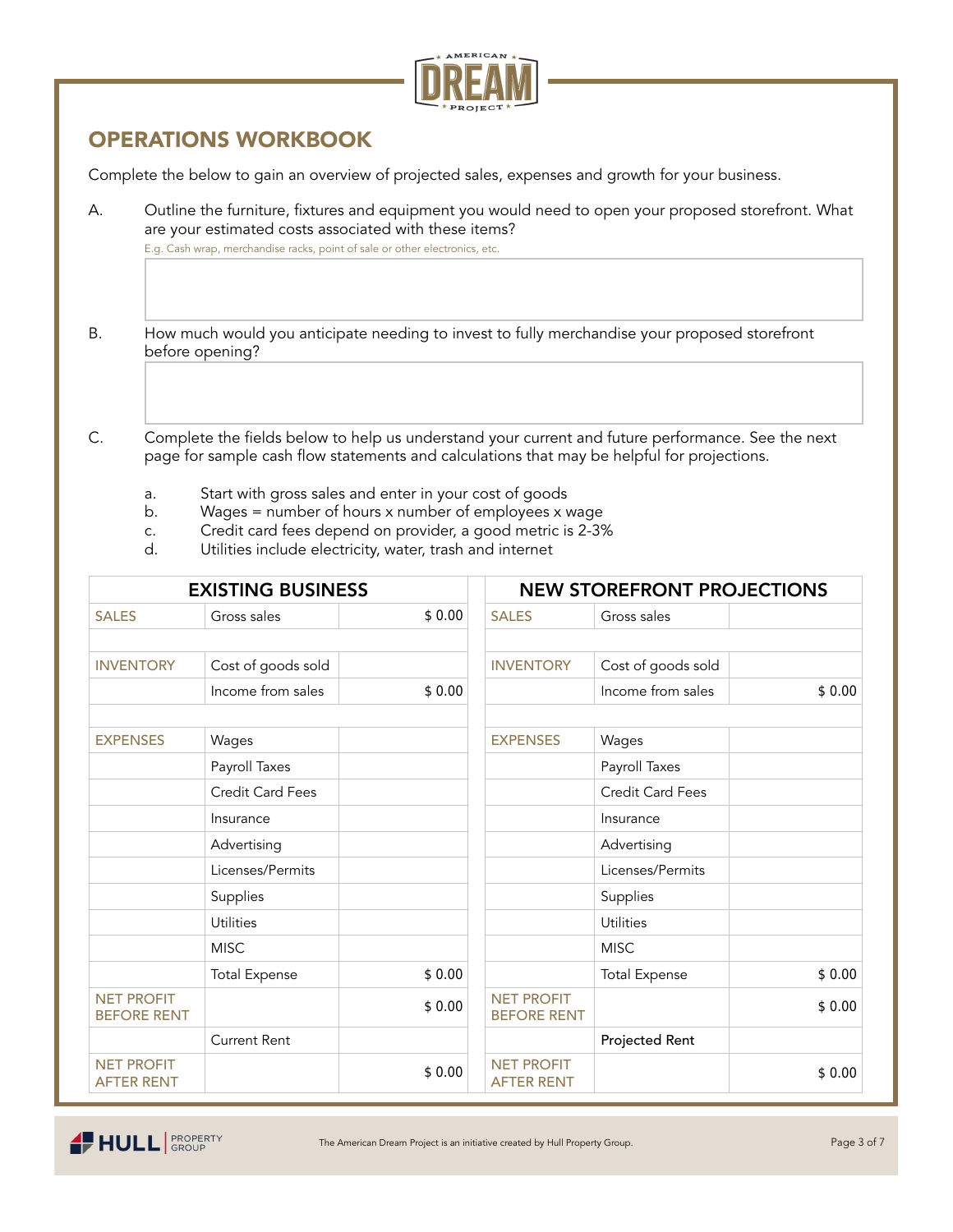

#### SAMPLE CASH FLOW WORKSHEET

Exhibit 1 is an example of a cash flow statement for a sample business with gross sales of \$225,000. Assumptions in the example calculations were figured using the following metrics for a 2,000 square foot space.

- Cost of goods sold: 40% of gross sales
- Wages: 3744 hours x 1.5 employees x \$10/hr Wages in this example are based on operating maximum hours from 10am-9pm Monday-Saturday and Sunday from 12-6pm
- Utilities:
	- Electricity \$2.00 per square foot Electricity for a retail space cost analysis is typically estimated at \$2-\$3.50 psf
	- Water \$0.35 per square foot Water for a retail space cost analysis is typically estimated at .35-.50 psf
	- Internet \$100 per month Internet for a retail space cost analysis is typically estimated at \$100-\$200 depending on capacity needed

Exhibit 2 demonstrates how sales growth increases net profit. By doubling sales, the sample business below grows their net profit before rent from \$57,000 to \$189,000, an increase of 230%. As a business increases sales, fixed expenses such as wages, utilities, insurance remain the same resulting in a dramatic positive impact on net profit.

With access to increased traffic, marketing efforts and other benefits associated with a strong brick-and-mortar location, doubling sales is an achievable target. We aim to connect entrepreneurs with such locations and empower businesses with the tools to understand the financial investment and reward of operating a storefront.

| Exhibit 1                                                            |                         |    |                                                                      | <b>Exhibit 2</b>                             |                         |    |         |
|----------------------------------------------------------------------|-------------------------|----|----------------------------------------------------------------------|----------------------------------------------|-------------------------|----|---------|
| SAMPLE BUSINESS YEARLY CASH FLOW AT<br>\$225,000 ANNUAL SALES VOLUME |                         |    | SAMPLE BUSINESS YEARLY CASH FLOW AT<br>\$450,000 ANNUAL SALES VOLUME |                                              |                         |    |         |
| <b>SALES</b>                                                         | Gross sales             | \$ | 225,000                                                              | \$<br>450,000<br><b>SALES</b><br>Gross sales |                         |    |         |
|                                                                      |                         |    |                                                                      |                                              |                         |    |         |
| <b>INVENTORY</b>                                                     | Cost of goods sold      | \$ | 90,000                                                               | <b>INVENTORY</b>                             | Cost of goods sold      | \$ | 180,000 |
|                                                                      | Profit from sales       | \$ | 135,000                                                              |                                              | Profit from sales       | \$ | 270,000 |
|                                                                      |                         |    |                                                                      |                                              |                         |    |         |
| <b>EXPENSES</b>                                                      | Wages                   | \$ | 56,000                                                               | <b>EXPENSES</b>                              | Wages                   | \$ | 56,000  |
|                                                                      | Payroll Taxes           | \$ | 3,000                                                                |                                              | Payroll Taxes           | \$ | 3,000   |
|                                                                      | <b>Credit Card Fees</b> | \$ | 3,000                                                                |                                              | <b>Credit Card Fees</b> | \$ | 5,000   |
|                                                                      | Insurance               | \$ | 3,000                                                                |                                              | Insurance               | \$ | 3,000   |
|                                                                      | Advertising             | \$ | 2,000                                                                |                                              | Advertising             | \$ | 2,000   |
|                                                                      | Licenses/Permits        | \$ | 1,000                                                                |                                              | Licenses/Permits        | \$ | 1,000   |
|                                                                      | Supplies                | \$ | 2,000                                                                |                                              | Supplies                | \$ | 3,000   |
|                                                                      | Utilities               | \$ | 6,000                                                                |                                              | Utilities               | \$ | 6,000   |
|                                                                      | <b>MISC</b>             | \$ | 2,000                                                                |                                              | <b>MISC</b>             | \$ | 2,000   |
|                                                                      | <b>Total Expense</b>    | \$ | 78,000                                                               |                                              | <b>Total Expense</b>    | \$ | 81,000  |
|                                                                      |                         |    |                                                                      |                                              |                         |    |         |
| <b>Net Profit</b><br><b>Before Rent</b>                              |                         | \$ | 57,000                                                               | <b>Net Profit</b><br><b>Before Rent</b>      |                         | \$ | 189,000 |

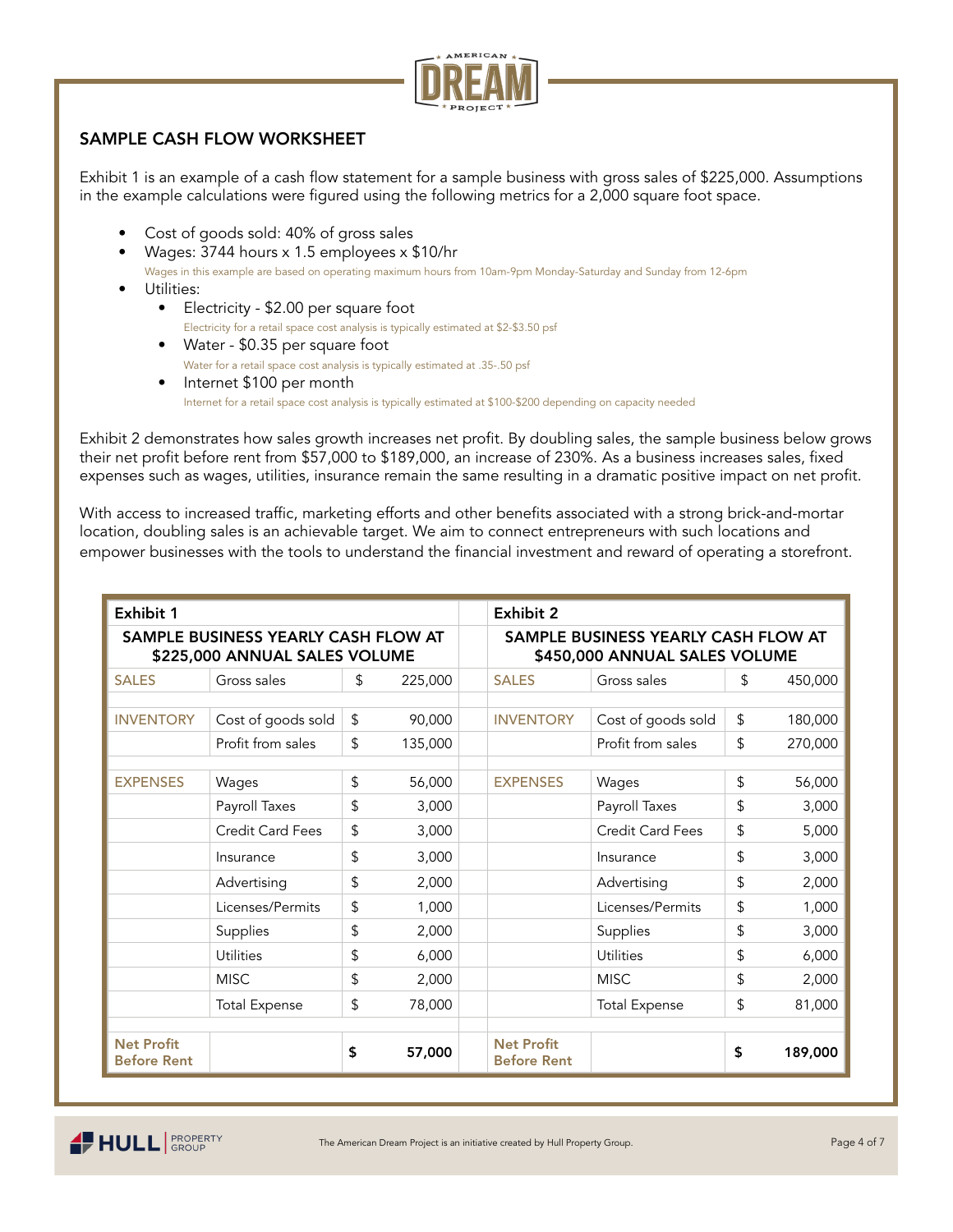

## FINANCIALS

The following information is required to lease a commercial space at the property. All information provided is confidential and is helpful in advocating for the funding needed toward space improvements and other co-investment opportunities.

Personal Financial Statement as of \_\_\_\_\_\_\_\_\_\_\_\_\_\_\_\_\_\_\_\_, 20\_\_\_\_

Please attach most recent personal and business tax returns.

| <b>BALANCE SHEET</b>                                |            |                                       |            |  |  |  |  |
|-----------------------------------------------------|------------|---------------------------------------|------------|--|--|--|--|
| Assets                                              | In Dollars | <b>Liabilities</b>                    | In Dollars |  |  |  |  |
| Cash - See Schedule A                               |            | Notes Payable - See Schedule E        |            |  |  |  |  |
| Stocks and Bonds - See Schedule B                   |            | Real Estate Mortages - See Schedule F |            |  |  |  |  |
| Real Estate Owned - See Schedule C                  |            | Other Debts - See Schedule G          |            |  |  |  |  |
| Other Assets - See Schedule D                       |            |                                       |            |  |  |  |  |
| <b>TOTAL ASSETS</b>                                 |            | <b>TOTAL LIABILITIES</b>              |            |  |  |  |  |
|                                                     |            |                                       |            |  |  |  |  |
| <b>NET WORTH (total assets - total liabilities)</b> |            |                                       |            |  |  |  |  |

| SOURCES OF INCOME             |            |
|-------------------------------|------------|
|                               | In Dollars |
| Salary, Bonuses & Commissions |            |
| Business Income               |            |
| Real Estate Income            |            |
| Other Income                  |            |
|                               |            |

| <b>LEGAL ACTIONS</b>                                             |                |           |
|------------------------------------------------------------------|----------------|-----------|
| Has any tax lien ever been filed against you?                    | $\bigcirc$ YES | ) NO      |
| Are you a defendant in any suits or legal actions?               | ◯ YES          | <b>NO</b> |
| Have you ever declared bankruptcy?                               | $\bigcap$ YES  | <b>NO</b> |
| If any of the foregoing answers are "YES", please explain below: |                |           |

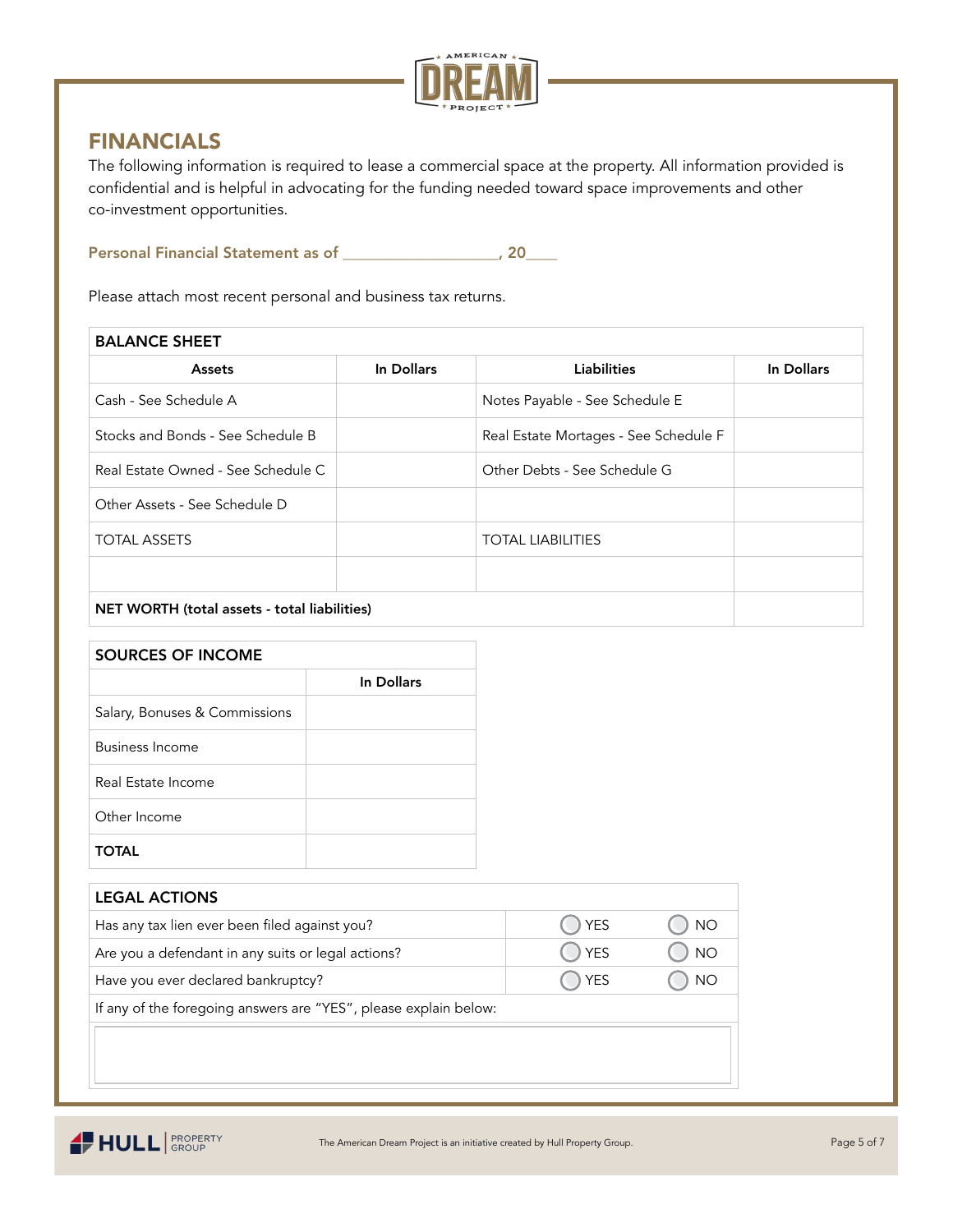

### **SCHEDULES**

| <b>SCHEDULE A - CASH</b> |                        |                 |                       |  |  |  |  |
|--------------------------|------------------------|-----------------|-----------------------|--|--|--|--|
| Name & Address of Bank   | Account in the name of | Account Balance | <b>Account Number</b> |  |  |  |  |
|                          |                        |                 |                       |  |  |  |  |
|                          |                        |                 |                       |  |  |  |  |
|                          |                        |                 |                       |  |  |  |  |

#### SCHEDULE B - STOCKS & BONDS

| Name of Issuer | Total Number of<br>Shares or Face Value | Issued in the name of | Are these<br>pledged? | Market Value |
|----------------|-----------------------------------------|-----------------------|-----------------------|--------------|
|                |                                         |                       |                       |              |
|                |                                         |                       |                       |              |
|                |                                         |                       |                       |              |

#### SCHEDULE C - REAL ESTATE OWNED

| Address & Type of<br>property | Title in name of | Dated<br>Acquired | Cost | Market Value | Monthly<br>Payment | Mortgage<br>Amount |
|-------------------------------|------------------|-------------------|------|--------------|--------------------|--------------------|
|                               |                  |                   |      |              |                    |                    |
|                               |                  |                   |      |              |                    |                    |
|                               |                  |                   |      |              |                    |                    |

| <b>SCHEDULE D - OTHER ASSETS</b> |                  |                   |                 |      |                     |                   |                     |
|----------------------------------|------------------|-------------------|-----------------|------|---------------------|-------------------|---------------------|
| Type                             | Title in name of | % of<br>Ownership | Date<br>Aquired | Cost | <b>Market Value</b> | Montly<br>Payment | Mortgage<br>Payment |
|                                  |                  |                   |                 |      |                     |                   |                     |
|                                  |                  |                   |                 |      |                     |                   |                     |
|                                  |                  |                   |                 |      |                     |                   |                     |

| <b>SCHEDULE E - NOTES PAYABLE</b> |                   |                 |                         |                               |
|-----------------------------------|-------------------|-----------------|-------------------------|-------------------------------|
| Name & Address of Lender          | Credit in name of | Account Balance | Secured or<br>Unsecured | Address & Type of<br>Property |
|                                   |                   |                 |                         |                               |
|                                   |                   |                 |                         |                               |